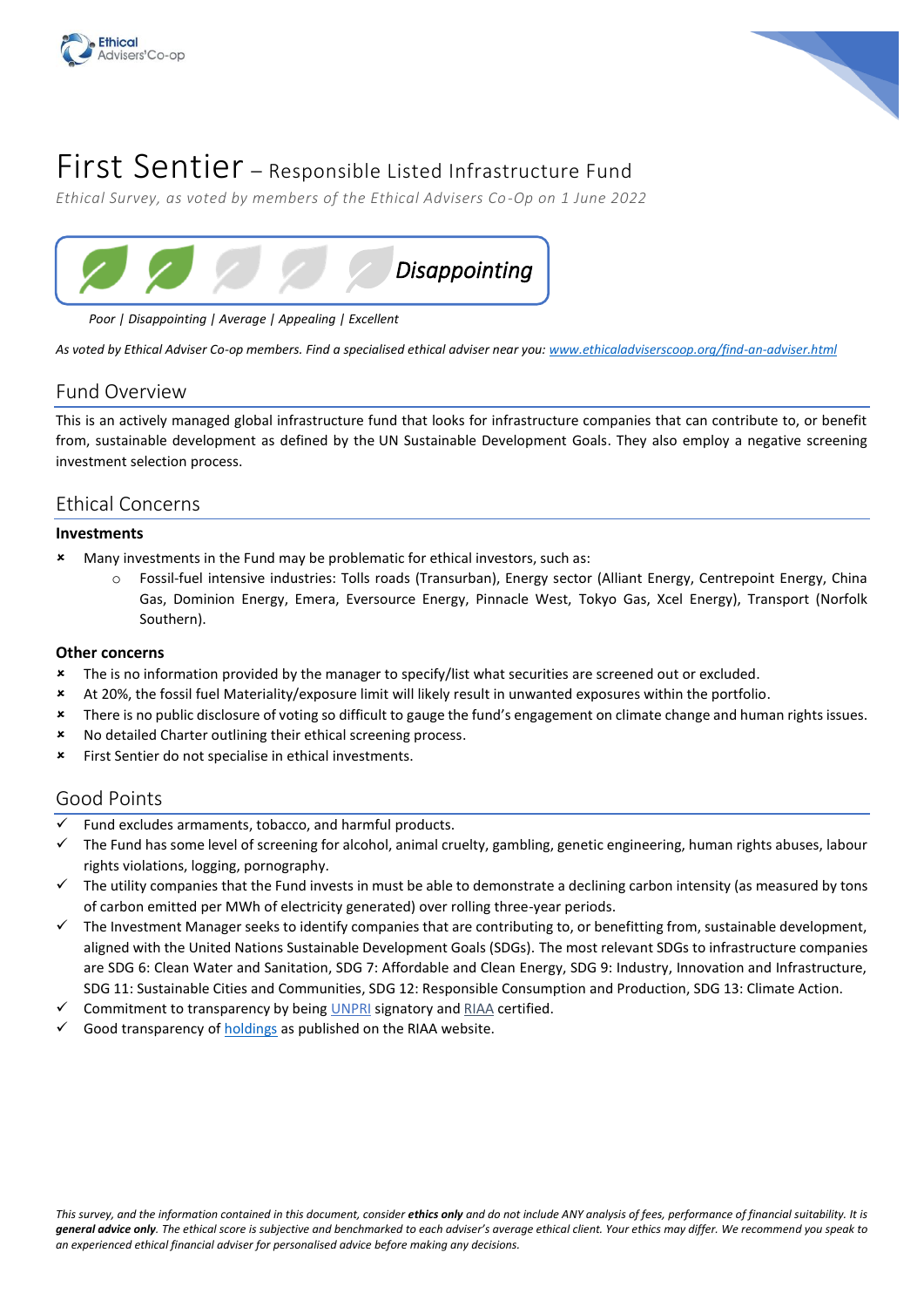



# *Fund Overview*

| <b>UNPRI Signatory</b>                | Yes UNPRI                                                                                                                                                                                                                                                                                                                                                                                                                                                                                                                                                                   |
|---------------------------------------|-----------------------------------------------------------------------------------------------------------------------------------------------------------------------------------------------------------------------------------------------------------------------------------------------------------------------------------------------------------------------------------------------------------------------------------------------------------------------------------------------------------------------------------------------------------------------------|
| <b>Full Holdings Disclosure</b>       | Yes holdings                                                                                                                                                                                                                                                                                                                                                                                                                                                                                                                                                                |
| <b>RIAA Certification</b>             | Yes RIAA                                                                                                                                                                                                                                                                                                                                                                                                                                                                                                                                                                    |
| <b>Disclosure of Voting</b>           | <b>Yes First Sentier Proxy Voting</b>                                                                                                                                                                                                                                                                                                                                                                                                                                                                                                                                       |
| <b>Ethical Screening Process</b>      | Refer to First Sentier's website weblink                                                                                                                                                                                                                                                                                                                                                                                                                                                                                                                                    |
| <b>Exclusions</b>                     | <b>Climate change screens</b><br>Nil<br>$\times$<br><b>Ethical screens</b><br>Tobacco production<br>$\times$<br>Gambling<br>$\times$<br>Pornography<br>$\times$<br>Animal testing<br>×<br><b>Conventions and controversies-based screens</b><br>Controversial weapons<br>$\times$<br>Companies that do not operate in alignment with the Ten Principles of the UN<br>$\times$<br>Global Compact.<br>Companies that do not operate in alignment with the OECD Guidelines for<br>$\times$<br>Multinational Enterprises.<br><b>Discretionary exclusions</b><br>Nil<br>$\times$ |
| Materiality/Exposure<br><b>Limits</b> | Utilities that are materially involved in fossil fuels, defined as companies where coal-<br>fired generation assets represent more than 20% of their of overall assets.                                                                                                                                                                                                                                                                                                                                                                                                     |
|                                       | Utilities with material generation assets whose carbon intensity - (as measured by<br>tons of carbon per MwH of electricity generated) - is not declining over rolling three-<br>year periods.                                                                                                                                                                                                                                                                                                                                                                              |